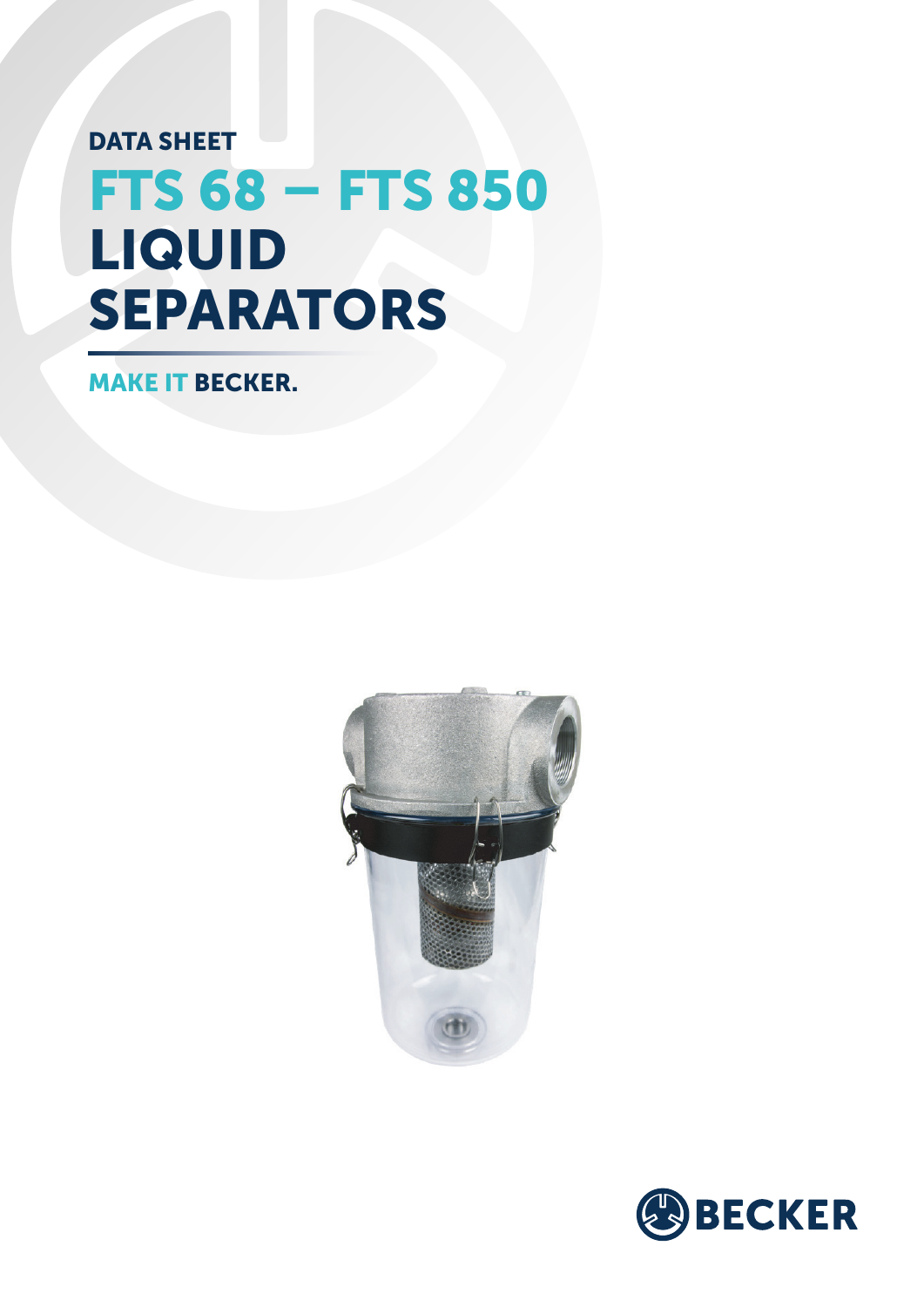

## FEATURES

- Removes liquids and solids separation reliably from the suction air
- 99% liquid removal efficiency
- Protects pump from corrosion and
- Integrated stainless steel ball float
- Liquid drain port
- Transparent housing for visual filter monitoring<sup>1)</sup>

|                | Flow rate | Holding<br>capacity | <b>BSPP</b>            |                        | mm<br>[inch]  |               |               |              |               | Order no.   |
|----------------|-----------|---------------------|------------------------|------------------------|---------------|---------------|---------------|--------------|---------------|-------------|
|                | $m^3/h$   | t                   | d1                     | d2                     | a             | $\mathbf b$   | $\mathsf{C}$  | $e^{2}$      | f             |             |
| <b>FTS 68</b>  | 42        | 1.6                 | $1\ensuremath{^\circ}$ | $1\ensuremath{^\circ}$ | 362<br>[14.3] | 325<br>[12.8] | 178<br>[7.0]  | 229<br>[9.0] | 286<br>[11.3] | 74003409000 |
| <b>FTS 102</b> | 68        | 1.6                 | $1^{1/4}$              | $1"$                   | 362<br>[14.3] | 325<br>[12.8] | 178<br>[7.0]  | 229<br>[9.0] | 286<br>[11.3] | 74003509000 |
| <b>FTS 136</b> | 102       | 1.6                 | $11/2$ "               | $1\ensuremath{^\circ}$ | 362<br>[14.3] | 325<br>[12.8] | 178<br>[7.0]  | 229<br>[9.0] | 286<br>[11.3] | 74003609000 |
| <b>FTS 297</b> | 178       | 3.7                 | 2"                     | $1"$                   | 438<br>[17.3] | 388<br>[15.3] | 229<br>[9.0]  | 229<br>[9.0] | 343<br>[13.5] | 74003709000 |
| <b>FTS 356</b> | 195       | 3.7                 | $2^{1/2}$ "            | $1\ensuremath{^\circ}$ | 438<br>[17.3] | 388<br>[15.3] | 229<br>[9.0]  | 229<br>[9.0] | 343<br>[13.5] | 74003809000 |
| <b>FTS 510</b> | 407       | 5.7                 | $\mathcal{I}$ "        | $1"$                   | 522<br>[20.6] | 454<br>[17.9] | 343<br>[13.5] | 229<br>[9.0] | 378<br>[14.9] | 74003909000 |
| <b>FTS 850</b> | 424       | 5.7                 | 4"                     | $1\ensuremath{^\circ}$ | 522<br>[20.6] | 454<br>[17.9] | 343<br>[13.5] | 229<br>[9.0] | 378<br>[14.9] | 74004109000 |

 $^{\rm 1)}$  Under certain circumstances, the transparent housing can age prematurely or be damaged by liquids such as oils, solvents, cooling lubricants, etc. In this case, the alternative steel housing should be used.

<sup>2)</sup> Space for removing filter cartridge (removal height)

**▪** Dimensions in mm [inch]